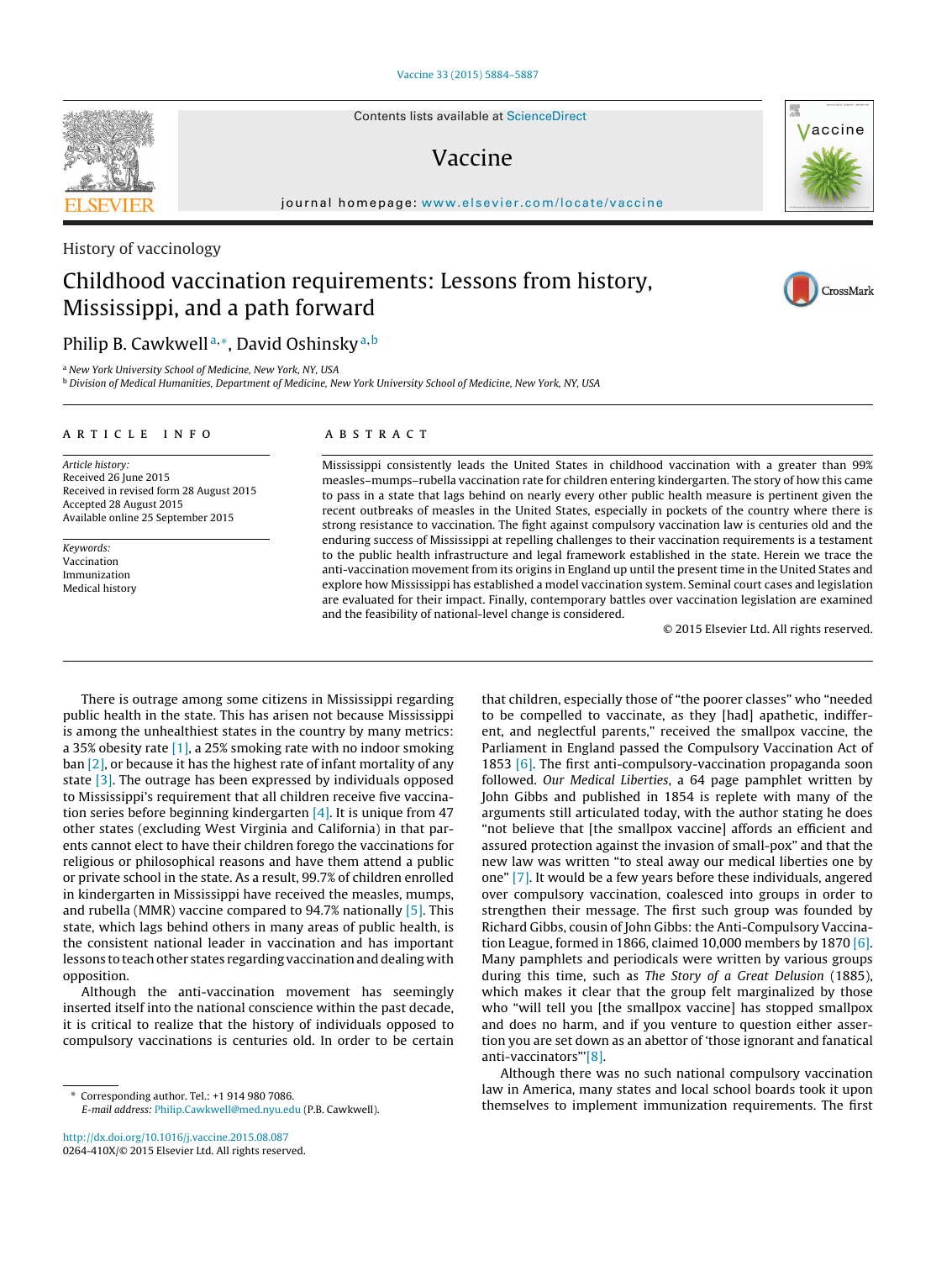state to do so was Massachusetts, which implemented a compulsory school vaccination law in 1855. By the 1890s, most of the New England states had passed similar legislation [\[9\].](#page-3-0) This resulted in numerous lawsuits, primarily by parents seeking to allow their children into schools without being vaccinated [\[10\].](#page-3-0) However, courts repeatedly upheld the validity of these restrictions, declaring it allowable to "adopt reasonable health regulation for the benefit of the pupils and the general public" [\[11\].](#page-3-0) Eventually a case reached the Supreme Court of the United States. When the Cambridge, Massachusetts Board of Health saw a surge in smallpox cases it issued an order that required all adults to be vaccinated or face a fine of \$5 (roughly \$145 in 2015) [\[12\]](#page-3-0) if they refused. Henning Jacobson, a Swedish immigrant, refused, citing a previous bad reaction and was subsequently fined. He appealed the decision which was ultimately heard by the Supreme Court in 1905 [\[13\].](#page-3-0) In this seminal case, the Court ruled that "the liberty secured by the Constitution of the United States to every person within its jurisdiction does not import an absolute right in each person to be, at all times and in all circumstances, wholly freed from restraint. There are manifold restraints to which every person is necessarily subject for the common good" [\[14\].](#page-3-0) Similar cases challenging compulsory vaccination would be brought to the Supreme Court again in 1922 [\[15\]](#page-3-0) and 1944  $[16]$ , with comparable results: clear precedent was set that compulsory vaccination could be mandated for the good of the public.

It was not until the 1970s that a push was made at the national level to ensure that every state in the country had vaccination requirements for children entering schools. Initially, some states acted on their own accord and enacted vaccination laws in response to numerous measles outbreaks during the 1960s and 1970s [\[17\].](#page-3-0) As evidence mounted linking higher prevalence of measles to states without mandatory vaccination requirements [\[18\],](#page-3-0) Joseph Califano, Secretary of the Department of Health and Human Services, wrote to the governors of every state encouraging them to adopt compulsory vaccination laws; by 1980, all 50 states had laws requiring vaccination for school entrance [\[19\].](#page-3-0) However, these laws very often were not pure compulsory vaccination requirements, but instead allowed for exemptions because of the influence of outside groups. In New York State, a 1967 law that required children to receive the polio vaccine included a waiver for "a child whose parent, parents, or guardian are bona fide members of a recognized religious organization whose teachings are contrary to the practices herein"—language added at the request of Christian Scientists [\[20\].](#page-3-0) Religious exemptions are now in place in 47 states with an additional 19 also allowing 'personal belief' exemptions [\[21\].](#page-3-0) These personal belief exemptions are broader—parents can opt out of routine vaccines if they claim moral, philosophical, or simply personal opposition to vaccination [\[22\].](#page-3-0) Only West Virginia, California, and Mississippi eschew these exemptions—allowing only for medical exemptions for children who cannot be vaccinated (such as those receiving chemotherapy or otherwise immunosuppressed).

The story of how Mississippi came to lead the nation in vaccinating youth can be traced back to a monumental Mississippi State Supreme Court decision. The case was predicated on a Mississippi State code from 1972, which stated "it shall be unlawful for any child to attend any school, kindergarten or similar type of facility intended for the instruction of children. . . unless they shall first have been vaccinated against those diseases specified by the State Health Officer" [\[23\].](#page-3-0) In 1979, Charles Brown sued in order for his six year old son to be admitted to Houston Elementary School in Houston, Mississippi despite the fact that he had not been vaccinated due to "strong and sincere religious beliefs". The Court ultimately upheld the validity of the state code, noting that "requiring immunization against certain crippling and deadly diseases particularly dangerous to children before they may be admitted to school, serves an overriding and compelling public interest, and that such interest extends to the exclusion of a child until such immunization has been effected, not only as a protection of that child but as a protection of the large number of other children comprising the school community". The importance in this decision lies in the fact that the Court went a step further, ruling that religious exemptions discriminated against children whose parents did not have those religious convictions, thus violating the 14th Amendment, which calls for equal protection of the laws [\[24\].](#page-3-0) This same line of thinking also applied to philosophical and personal belief exemptions: allowing for these would discriminate against the majority who don't hold those beliefs. Dr. Thomas Dobbs, the current state epidemiologist in Mississippi has highlighted the importance of this case, stating that the absence of a legal pathway to exemptions is helpful to the immunization program, but also adds that it is only one piece of the puzzle, and the infrastructure built by the Department of Health adds another equally critical layer. There is "unit level accountability" from the school system, support from the pediatricians and family physicians in the community, and a "really comprehensive vaccine registry" [\[25\].](#page-3-0) Mississippi allows for medical exemptions, but these are notoriously strict: they must be submitted to the Department of Public Health by a licensed primary care physician in Mississippi—only 121 were approved in 2013–2014 [\[26\].](#page-3-0) All of these pieces form the most successful childhood immunization program in the United States and yet it is constantly under attack.

Vaccination law in Mississippi has come under siege as recently as the 2015 legislative session, wherein State Senator and Tea Party member Chris McDaniel submitted SB 2800. This bill would have amended the Mississippi code to allow for exemptions to vaccination "on the basis that they are contrary to his or her beliefs" [\[27\].](#page-3-0) When McDaniel's bill died in committee, another sprang up which sought to accomplish the same thing: House Bill 130 [\[28\].](#page-3-0) This is clearly a contentious issue in the state, with the issue often being framed in a light that does not value the Health Department's position, such as one newspaper article with the headline, "Missis-sippi Last in Vaccine Choice" [\[29\].](#page-3-0) The Jackson Free Press, a popular weekly newspaper with a print readership of 37,000  $[30]$  ran a cover story on the issue during the week of February 18–24, 2015. The artwork shows a child in the process of being vaccinated with the overlaying headline "The Anti-Vax Paradox—Pitting Parental Freedom Against Children's Health." The article is quick to point out the controversy that the issue has raised among parents in Mississippi, some of whom voraciously argue for the freedom to choose whether or not their child is vaccinated [\[31\].](#page-3-0)

One group in particular that spearheads this effort is the Mississippi Parents for Vaccine Rights (MPVR). With a membership of approximately 2000 and a stated mission to "restore our fundamental parent right to make. . . medical decisions for our own children" the group positions itself as being "not anti-vaccine" but rather "pro parental rights["\[32\].](#page-3-0) This is unique from many of the national groups opposed to vaccination, which place a greater emphasis on enumerating the evils of vaccination. The group sees the "most heavily vaccinated pediatric population in the world" not as an accomplishment, but as an indication of government overstepping its bounds. Ultimately, this group was unsuccessful in accomplishing their goal during this legislative session—SB2800 and HB130 both failed to add exemptions to Mississippi's vaccination law. This failure may have been due in part to timing, as the measles outbreak in California was becoming national news while the legislature was debating these bills, and in part to the standard set by Brown v Stone in 1979 [\[33\].](#page-3-0) This defeat has not dampened the outlook of the MPVR followers, who state that they are "making plans to start preparing for next year... we're not quitting"  $[31]$ .

There is evidence that the national landscape is changing on vaccination law with regards to exemptions. As of March 2015, a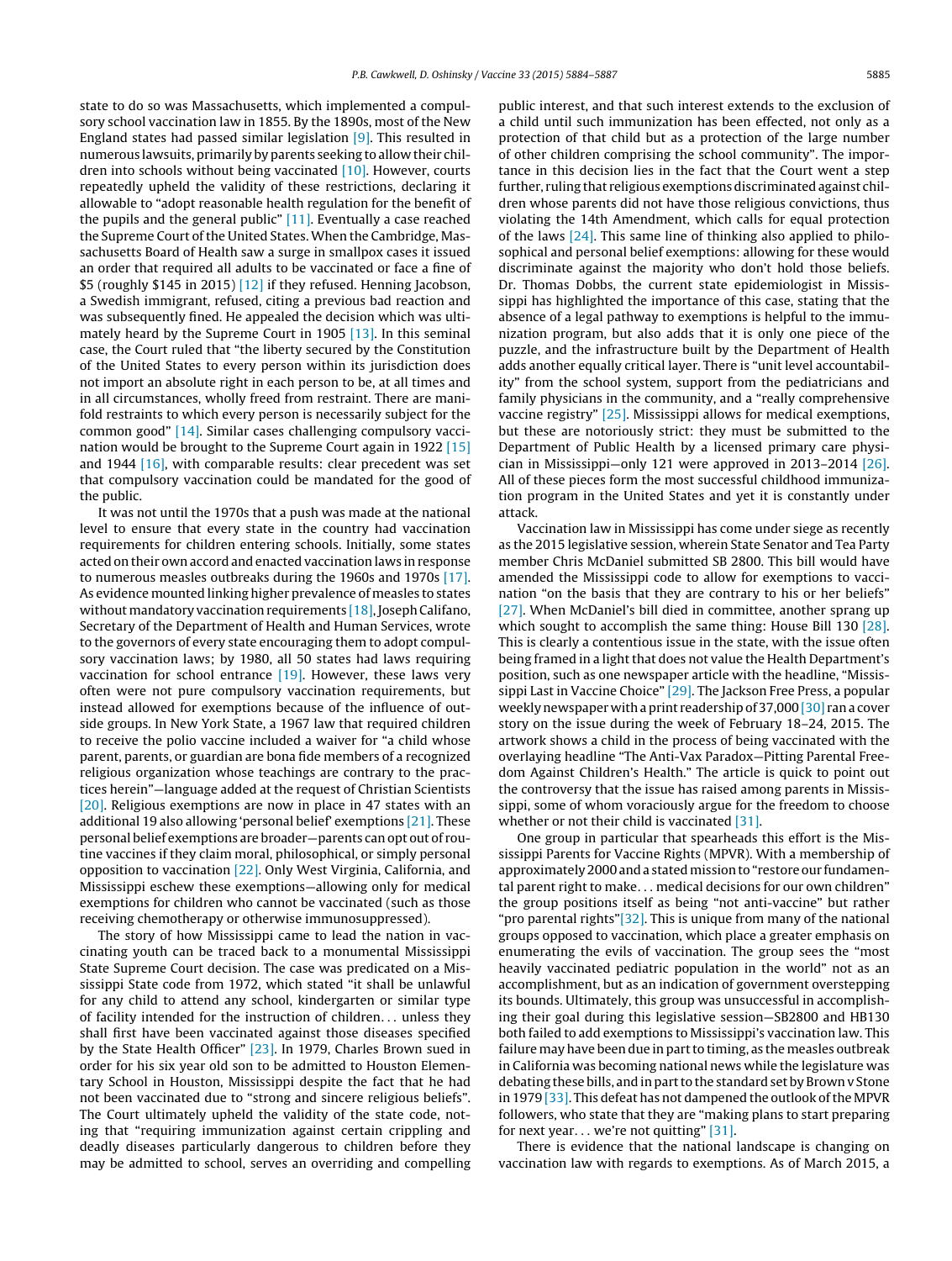total of 19 states have pending legislation that would either eliminate exemptions or make it more difficult to obtain them [\[34\].](#page-3-0) Maryland [\[35\],](#page-3-0) North Carolina [\[36\],](#page-3-0) Pennsylvania [\[37\],](#page-3-0) and Rhode Island [\[38\]](#page-3-0) have bills pending in state legislature that specifically seek to remove religious exemptions. None of these states allow for philosophical exemptions, meaning that they would join the ranks of Mississippi, California, and West Virginia as states with only legitimate health exemptions if these bills passed. The state of Washington [\[39\]](#page-3-0) has pending legislation aimed to eliminate philosophical exemptions. A bill in Vermont [\[40\]](#page-3-0) attempted to roll back both exemptions simultaneously, an effort that was ultimately successful in removing philosophical but not religious exemptions [\[41\].](#page-3-0) Other states, including New Jersey [\[42\],](#page-3-0) Maine [\[43\],](#page-3-0) Oregon [\[44\],](#page-3-0) Illinois [\[45\],](#page-3-0) and Connecticut  $[46]$ , are not aiming to eliminate exemptions at this time, but are seeking to tighten the rules governing exemptions to make it more difficult to obtain them. For example, instituting stricter documentation guidelines, such as requiring notarized statements be submitted in order for exemptions to be granted. It is clear that many states are attempting to strike while the iron is hot.

Recent outbreaks have provided public health officials with a certain amount of clout that can help with getting legislation passed. There is historical precedent to this idea, starting with the fact that modern childhood vaccination laws were enacted mostly in response to measles outbreaks in the 1960s and 1970s [\[17\].](#page-3-0) Outbreaks offer a reminder of the devastating power of certain diseases that may have disappeared from the public consciousness because outbreaks emerge so infrequently. This is true even for diseases that have ravaged other countries; they only become a priority when individuals in our society bear direct witness to their potential for destruction. When Ebola came to the United States in late 2014, it had already caused over 5000 deaths in West Africa [\[47\].](#page-3-0) But it was only after a handful of Americans contracted the disease and had the capacity to spread it to others on American soil that the President called for increased NIH spending to focus on the disease [\[48\].](#page-3-0) As a result, there was a big push from pharmaceutical companies for a functional vaccine  $[49]$ . Outbreaks in the past have also caused significant response from the public, many of whom clamor for a vaccine only in times of crisis [\[50\].](#page-3-0)

Considering the role of outbreaks in influencing legislative process and public opinion is especially timely. Between January 4 and April 2, 2015, 159 cases of measles were reported to the Centers for Disease Control and Prevention (CDC), of which 111 (70%) were directly linked to an outbreak in December 2014 at Disneyland in Orange County, California [\[51\].](#page-3-0) Of the affected, 7% had received two or more MMR vaccinations, 45% were unvaccinated, and 43% had unknown vaccination status [\[52\].](#page-3-0) In response, California State Senators Pan and Allen sponsored SB 277, introduced on February 19, 2015 and passed into law on June 30, 2015. The bill eliminated all non-medical vaccine exemptions in California. Both senators involved understand the importance of the issue on a personal level—Senator Richard Pan is a pediatrician and Senator Allen is the son of the polio survivor [\[53\].](#page-3-0) In his remarks to the California Senate Judiciary Committee, Dr. Pan directly referenced the Disneyland outbreak, stating, "the measles outbreak that began in Disneyland last December, has proved that our community immunity is waning to dangerously low levels due to an over three-fold increase use of the personal belief exemption in way too many schools" [\[54\].](#page-3-0) It is clear that with the impetus from recent outbreaks that has captured national attention [\[55\]](#page-3-0) now is the appropriate time for public health departments and legislators to make a push for repealing exemptions.

There is not unanimous agreement among scientists and policy experts that removal of all non-medical exemptions is the most prudent path forward. One recent commentary notes that while new laws rolling back exemptions are well intentioned, the approach is imprudent because of possible backlash from the public and the possibility that this may drive hesitant parents to accept anti-vaccination [\[56\].](#page-3-0)

It is important to consider the potential pitfalls and difficulties that can be encountered when trying to repeal religious and personal belief exemptions. As Mississippi State Epidemiologist Dobbs says, "It's easier to maintain [an exemption free state] then it is to add  $[one]$ "  $[25]$ . The argument that is continuously raised whenever a bill is introduced to limit exemptions is that of liberty. Although bills that restrict exemptions do not explicitly mandate vaccination, they are often framed in this light. Barbara Loe Fisher, a critic of compulsory vaccination policy has stated that, "Our natural right to 'life, liberty and the pursuit of happiness' is being violated when government health officials enlist doctors and politicians to track down and coerce us into injecting ourselves and our children with biological products that carry significant health risks" [\[57\].](#page-3-0) This may be more difficult for scientists to counter than a debate framed around whether vaccines cause autism, since it is not one that can be directly answered by scientific studies or statistics. However, there is very strong legal footing as discussed above that recognizes the validity of law that protects the health of the public at large. The debate can be similar with regard to religious exemptions—these groups assert that their freedom to practice their own religion is impinged when they must vaccinate their children. It is critical to point out that no one is forcing them to vaccinate, but if they refuse, these children must be kept out of the public sphere in order to protect the health of the public at large. However, outbreaks like the one seen at Disneyland prove that this is an impossibility. Additionally, there is research that has found that "decline [in] immunization actually reflected concerns about vaccine safety or personal beliefs among a social network of people organized around a faith community, rather than theologically based objections per se" and that passages can be identified in most religious scriptures that could be used as evidence to support vaccination [\[58\].](#page-3-0)

Another important difficulty in rolling back exemptions that needs to be considered is that while the theory behind repealing exemptions may be straightforward, the implementation is exceedingly complex. Passing legislation requires not only political power, but also the will, time, energy, and skills to navigate the legislative arena [\[59\].](#page-3-0) However, even if state legislators do not feel like they have the political clout to pass a law eliminating exemptions, there are still important steps to take to improve vaccination rates. Research has shown that just making exemptions more difficult to obtain results in lower rates of vaccine refusers  $[60]$ . So if a state like Wisconsin, which only requires the parent to check a box "for religious reasons" or "for personal conviction reasons" in order to exempt the child, [\[61\]](#page-3-0) changed their law to be more like Georgia's, which requires a notarized statement affirming that immunization is in conflict with the religious beliefs of the parents  $[62]$ , this would likely result in a greater proportion of vaccinated individuals.

Change in childhood immunization exemption laws is an important public health goal for this decade. Vaccination has succeeded in eliminating smallpox and minimizing the impact of many potentially fatal infections. There is legal precedent demonstrating the right of states to mandate vaccination for school entry in order to protect the public at large. There is a strong argument to be made for vaccination as a social obligation to provide herd immunity and protect those who cannot be vaccinated  $[63]$ ; it is safer to be unvaccinated living in highly vaccinated community than to be vaccinated but living in an unvaccinated community  $[64]$ . It is clear that the path to a nation of states without religious or personal-belief exemptions would be a difficult one as this is a very polarizing issue. However, now is the time for this debate. Public health departments and state legislatures need to take up the issue, as recent outbreaks have brought vaccination back into the national conversation. Mississippi leads the nation in childhood vaccination because of their